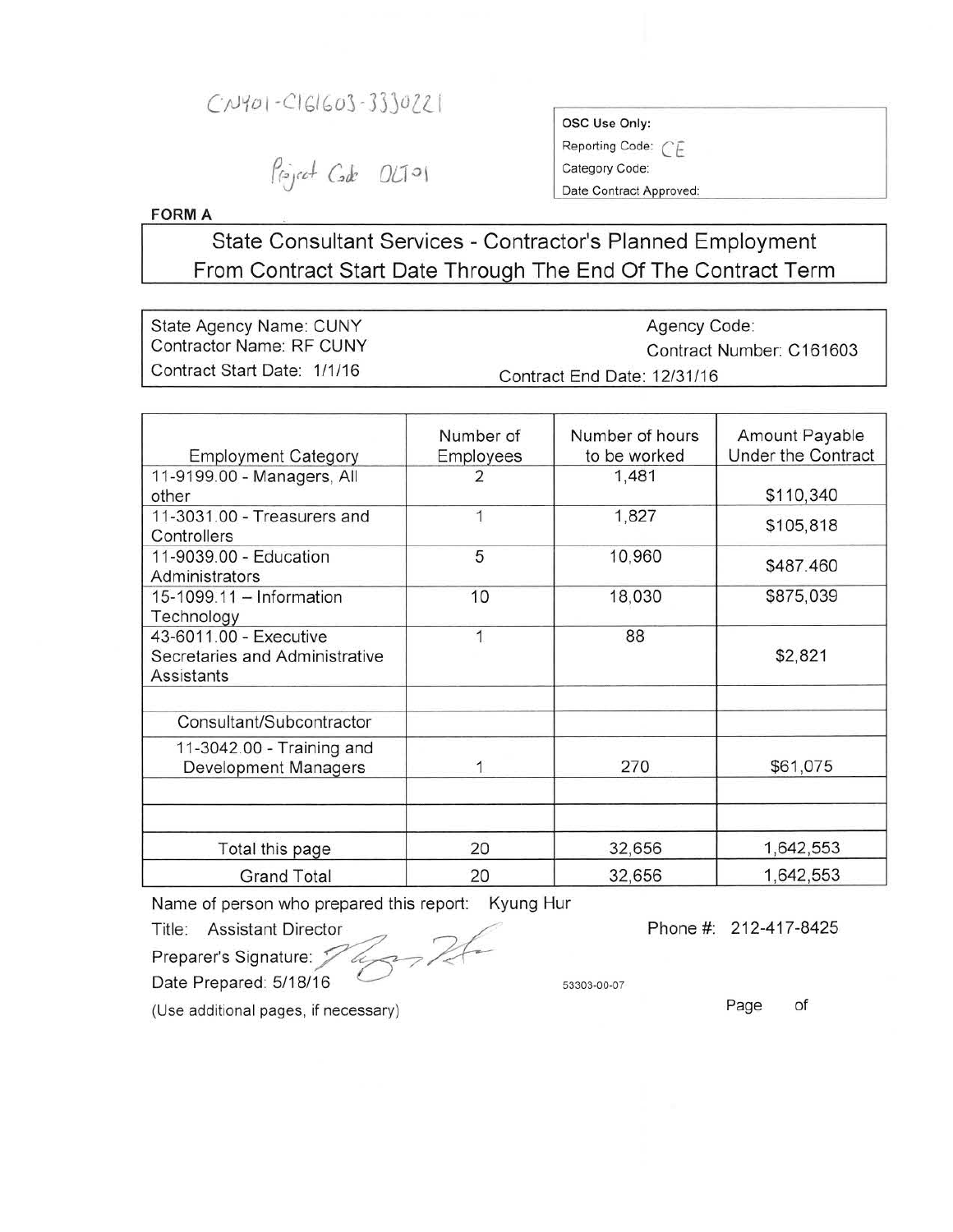## C;JYOI 'CIGlbOJ- *J330lLI*

Project Code CCM01

OSC Use Only:

Reporting Code: C*<sup>E</sup>* Category Code:

Date Contract Approved:

**FORM A** 

State Consultant Services - Contractor's Planned Employment From Contract Start Date Through The End Of The Contract Term

State Agency Name: CUNY Contractor Name: RF CUNY Contract Start Date: *1/1/16* Agency Code: Contract Number: C161603 Contract End Date: *12/31/16*

| <b>Employment Category</b>                                                    | Number of<br>Employees | Number of hours<br>to be worked | Amount Payable<br><b>Under the Contract</b> |
|-------------------------------------------------------------------------------|------------------------|---------------------------------|---------------------------------------------|
| 11-9199.00 - Managers, All<br>other                                           | $\overline{2}$         | 1,936                           | \$147,206                                   |
| 13-1073.00 - Training and<br><b>Development Specialists</b>                   | $\overline{2}$         | 3,094                           | \$161,055                                   |
| 43-6011.00 - Executive<br>Secretaries and Administrative<br><b>Assistants</b> | 1                      | 130                             | \$5,910                                     |
|                                                                               |                        |                                 |                                             |
|                                                                               |                        |                                 |                                             |
|                                                                               |                        |                                 |                                             |
|                                                                               |                        |                                 |                                             |
|                                                                               |                        |                                 |                                             |
|                                                                               |                        |                                 |                                             |
|                                                                               |                        |                                 |                                             |
|                                                                               |                        |                                 |                                             |
| Total this page                                                               | 5                      | 5,160                           | \$314,171                                   |
| <b>Grand Total</b>                                                            | 5                      | 5,160                           | \$314,171                                   |

Name of person who prepared this report: Kyung Hur

Title: Assistant Director Preparer's Signature;

Date Prepared: 5/18/16

(Use additional pages, if necessary)

Phone #: 212-417 -8425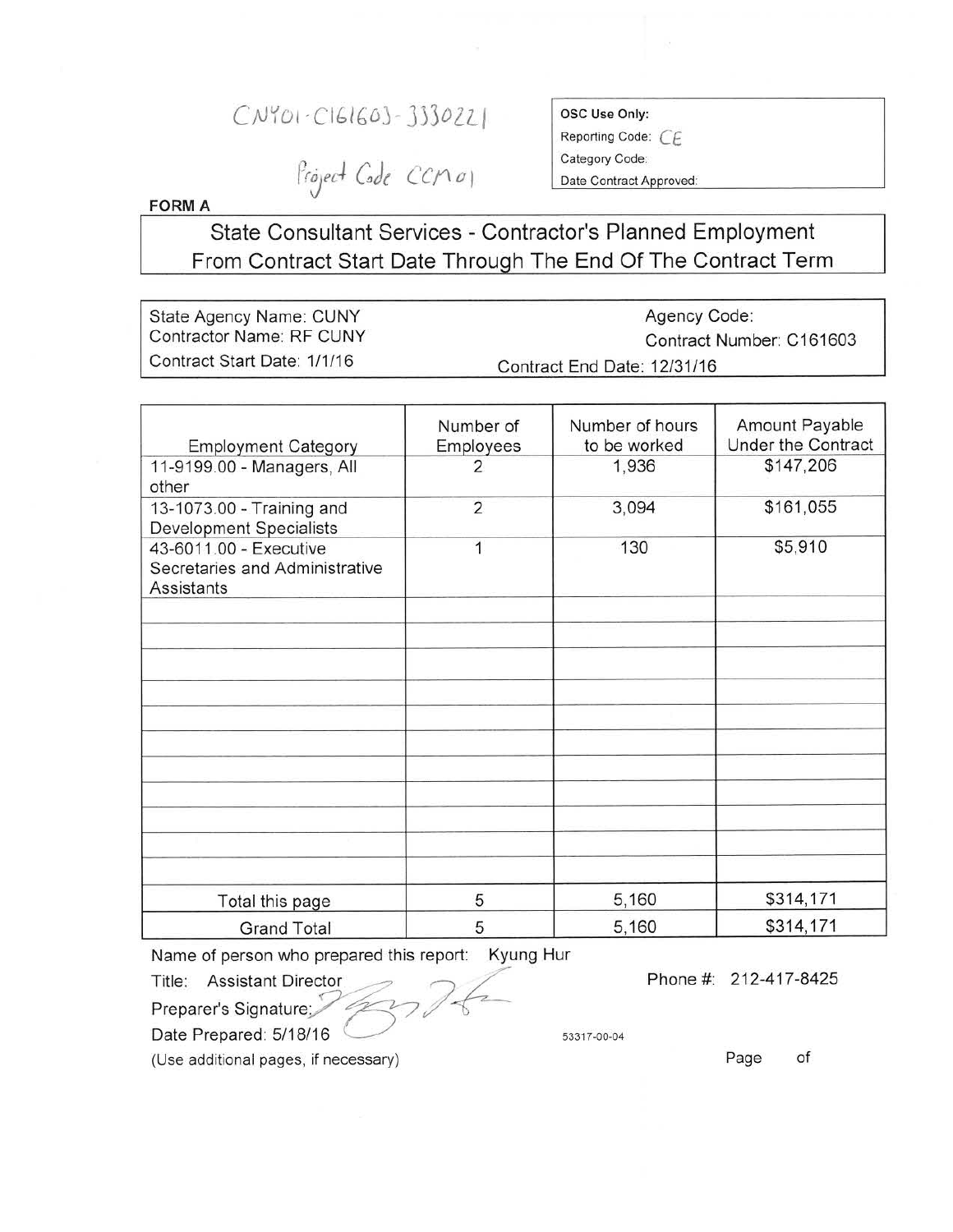## C;\J10!-(lblbOj- *33)OlLI*

# Project Code ST07

| OSC Use Only:   |  |
|-----------------|--|
| Reporting Code: |  |
| Category Code:  |  |

Date Contract Approved:

### FORMA

## State Consultant Services - Contractor's Planned Employment From Contract Start Date Through The End Of The Contract Term

| State Agency Name: CUNY         | Agency Code:                |
|---------------------------------|-----------------------------|
| <b>Contractor Name: RF CUNY</b> | Contract Number: C161603    |
| Contract Start Date: 1/1/16     | Contract End Date: 12/31/16 |

|                                | Number of | Number of hours | Amount Payable     |
|--------------------------------|-----------|-----------------|--------------------|
| <b>Employment Category</b>     | Employees | to be worked    | Under the Contract |
| 11-9199.00 - Managers, All     | 2         | 647             | \$48,524           |
| other                          |           |                 |                    |
| 13-1073.00 - Training and      | 4         | 7,308           | \$362,123          |
| <b>Development Specialists</b> |           |                 |                    |
| 43-6011.00 - Executive         | 1         | 88              | \$2,821            |
| Secretaries and Administrative |           |                 |                    |
| Assistants                     |           |                 |                    |
|                                |           |                 |                    |
|                                |           |                 |                    |
|                                |           |                 |                    |
|                                |           |                 |                    |
|                                |           |                 |                    |
|                                |           |                 |                    |
|                                |           |                 |                    |
|                                |           |                 |                    |
| Total this page                |           | 8,043           | \$413,468          |
| <b>Grand Total</b>             |           | 8,043           | \$413,468          |

Name of person who prepared this report: Kyung Hur

Title: Assistant Director

Phone #: 212-417-8425

Preparer's Signature: / 221

Date Prepared: 5/18/16

53303-01-07

(Use additional pages, if necessary)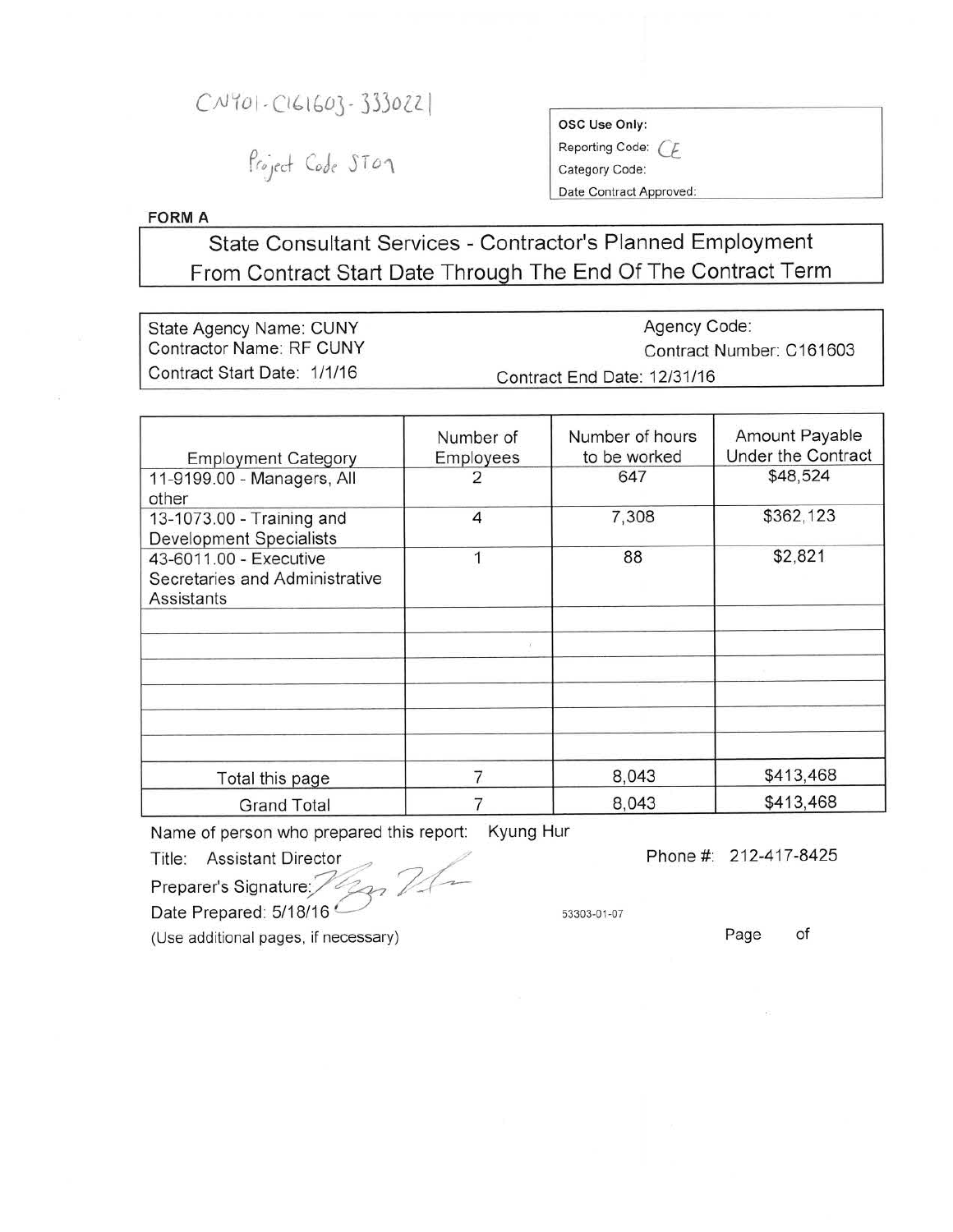*C* $N$ <sup>*VOI*</sup> *-CIGIGO*<sup>3</sup> - 333022

Project Code DC10

Reporting Code: CF Category Code:

Date Contract Approved:

**FORMA**

**State Consultant Services - Contractor's Planned Employment From Contract Start Date Through The End Of The Contract Term**

| State Agency Name: CUNY     | Agency Code:                |
|-----------------------------|-----------------------------|
| Contractor Name: RF CUNY    | Contract Number: C161603    |
| Contract Start Date: 1/1/16 | Contract End Date: 12/31/16 |

|                                | Number of      | Number of hours | Amount Payable     |
|--------------------------------|----------------|-----------------|--------------------|
| <b>Employment Category</b>     | Employees      | to be worked    | Under the Contract |
| 11-3042.00 - Training and      | 3              | 1,435           | \$91,201           |
| Development Managers           |                |                 |                    |
| 13-1073.00 - Training and      | $\overline{4}$ | 3,597           | \$170,158          |
| <b>Development Specialists</b> |                |                 |                    |
| 11-9199.00 - Managers, All     | 1              | 248             | \$15,563           |
| other                          |                |                 |                    |
| 15-1099.11 - Information       | 1              | 793             | \$48,419           |
| Technology                     |                |                 |                    |
| 43-6011.00 - Executive         | 6              | 6,842           | \$209,170          |
| Secretaries and Administrative |                |                 |                    |
| Assistants                     |                |                 |                    |
|                                |                |                 |                    |
| Subcontractor/Consultant       |                |                 |                    |
| 11-3042.00 - Training and      | 8              | 1,400           | \$112,000          |
| Development Managers           |                |                 |                    |
|                                |                |                 |                    |
|                                |                |                 |                    |
|                                |                |                 |                    |
|                                |                |                 |                    |
|                                |                |                 |                    |
|                                |                |                 |                    |
| Total this page                | 23             | 14,315          | \$646,511          |
| <b>Grand Total</b>             | 23             | 14,315          | \$646,511          |

Name of person who prepared this report: Kyung Hur

Title: Assistant Director

Preparer's Signature:

Date Prepared: 5/18/16<sup>2.1</sup> **13310-00-07** 

(Use additional pages, if necessary)

Phone #: 212-417-8425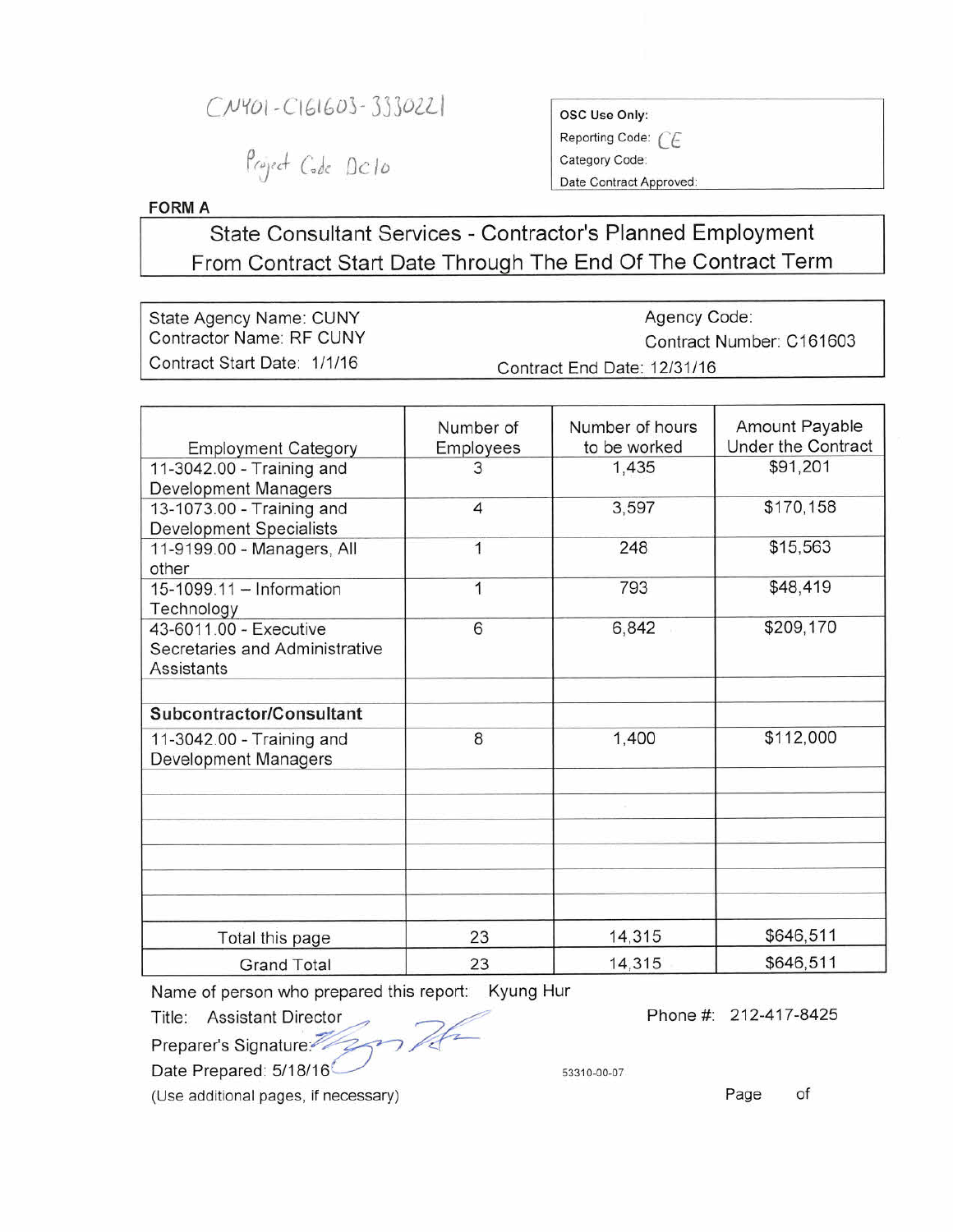## $C/N101-C161603-3330221$

# Project Code PSA01

### OSC Use Only: Reporting Code: *CE* Category Code:

Date Contract Approved:

#### **FORM A**

## State Consultant Services - Contractor's Planned Employment From Contract Start Date Through The End Of The Contract Term

| State Agency Name: CUNY     | Agency Code:                |
|-----------------------------|-----------------------------|
| Contractor Name: RF CUNY    | Contract Number: C161603    |
| Contract Start Date: 1/1/16 | Contract End Date: 12/31/16 |

| <b>Employment Category</b>                                           | Number of<br>Employees | Number of hours<br>to be worked | Amount Payable<br>Under the Contract |
|----------------------------------------------------------------------|------------------------|---------------------------------|--------------------------------------|
| 11-3040.00 - Human Resource<br>Managers                              |                        | 910                             | \$41,972                             |
| 11-3042.00 - Training and<br>Development Managers                    | 1                      | 1,092                           | \$83,004                             |
| 11-9199.00 - Managers, All<br>other                                  | 3                      | 1,547                           | \$126,781                            |
| 11-3031.00 - Treasurers and<br>Controllers                           | 1                      | 910                             | \$61,061                             |
| 13-1073.00 - Training and<br><b>Development Specialists</b>          | 11                     | 506                             | \$43,826                             |
| 23-1011.00 Lawyers                                                   | 1                      | 1,200                           | \$74,784                             |
| 43-6011.00 Executive<br>Secretaries and Administrative<br>Assistants | 3                      | 3,440                           | \$104,377                            |
| Subcontractor/Consultant                                             |                        |                                 |                                      |
| 11-3042.00 - Training and<br>Development Managers                    | 9                      | 1,000                           | \$38,085                             |
|                                                                      |                        |                                 |                                      |
| Total this page                                                      | 30                     | 10,605                          | \$573,890                            |
| <b>Grand Total</b>                                                   | 30                     | 10,605                          | \$573,890                            |

Name of person who prepared this report: Kyung Hur

Title: Assistant Director

Preparer's Signature: // //<br>Date Prepared: *5/18/16* 

Phone #: 212-417-8425

55709-03-28

(Use additional pages, if necessary) example of the state of page of the page of the state of the state of the state of the state of the state of the state of the state of the state of the state of the state of the state o